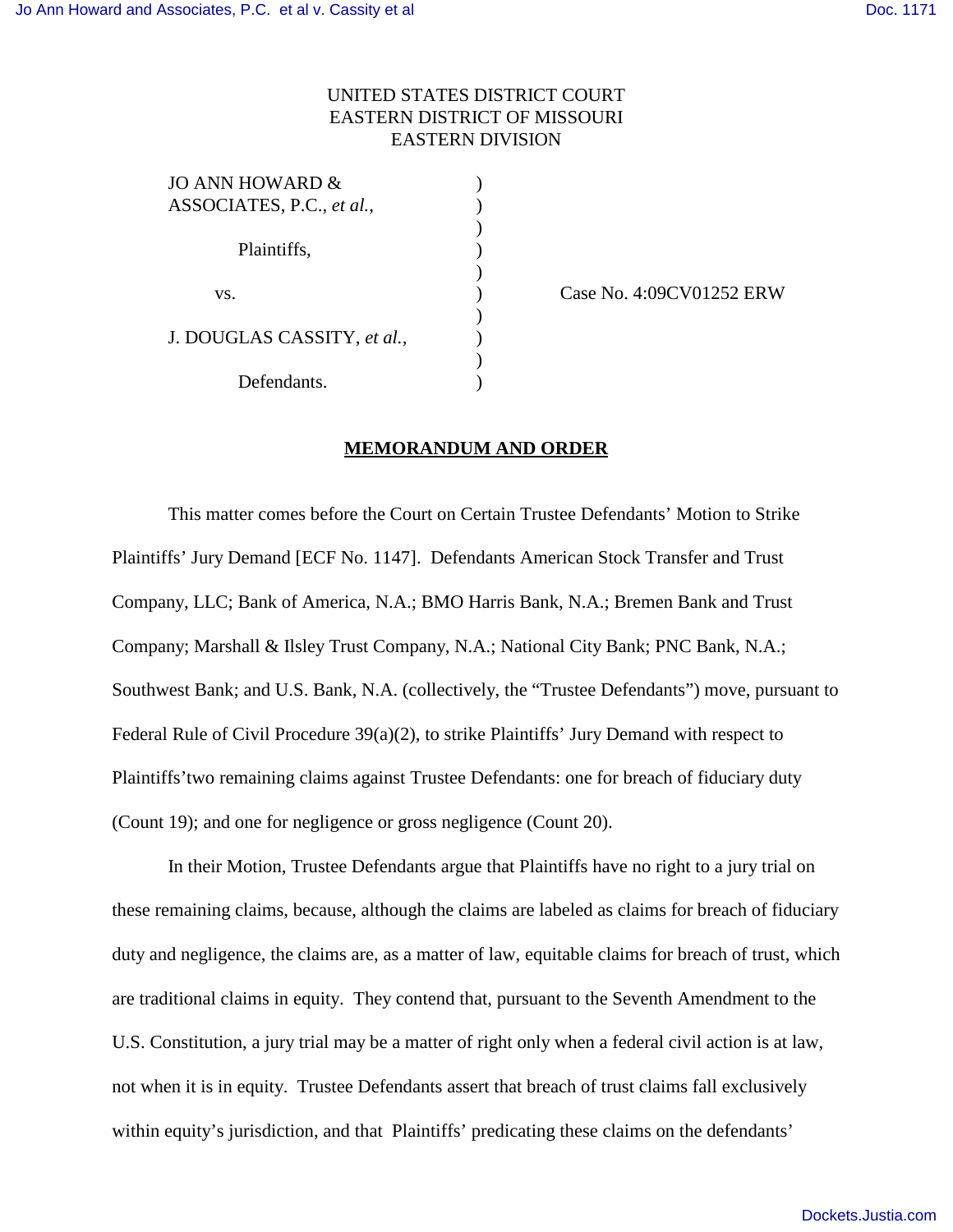alleged negligent performance of their fiduciary duties does not convert their action into one cognizable at law. Trustee Defendants also argue that it does not matter that Plaintiffs seek only to recover money damages.

In their "Opposition to Banks' Motion to Strike Jury Demand" [ECF No. 1152], Plaintiffs argue that, where conduct breaching a fiduciary duty is alleged to also violate another legal principle, case law treats claims by or against trustees as actions at law. Plaintiffs contend they have alleged that the Trustee Defendants' actions and failures to act were negligent and grossly negligent, separately from, and in addition to, allegations that those actions breached the Trustee Defendants' fiduciary duties. They further argue that they are entitled to a jury trial because they are seeking money damages, including punitive damages, for violations of legal duties

"The Seventh Amendment preserves, '[i]n Suits at common law, . . . the right of trial by jury.' U.S. Const. amend. VII." *Taylor Corp. v. Four Seasons Greetings, LLC*, 403 F.3d 958, 968 (8th Cir. 2005). When determining whether a party seeking to enforce a statutory right is entitled to a jury trial, courts employ a two-prong test, in which they: 1) "compare the statutory action to 18th-century actions brought in the courts of England prior to the merger of the courts of law and equity"; and 2) examine whether the remedy sought is legal or equitable in nature. *Id*. (quoting *Tull v. United States*, 481 U.S. 412, 417-18 (1987)). "The Supreme Court has stressed the second inquiry of this test is the more important of the two." *Taylor Corp.*, 403 F.3d at 968 (citing *Chauffeurs, Teamsters & Helpers, Local No. 391 v. Terry*, 494 U.S. 558, 565 (1990)). *See also GranFinanciera v. Nordberg*, 492 U.S. 33, 42-43 (1989).

 The Court finds that the claims brought by Plaintiffs allege breaches of fiduciary duties predicated upon underlying negligence, which is actionable at law. Among other things, Plaintiffs allege that Trustee Defendants failed to ensure that promissory notes were adequately